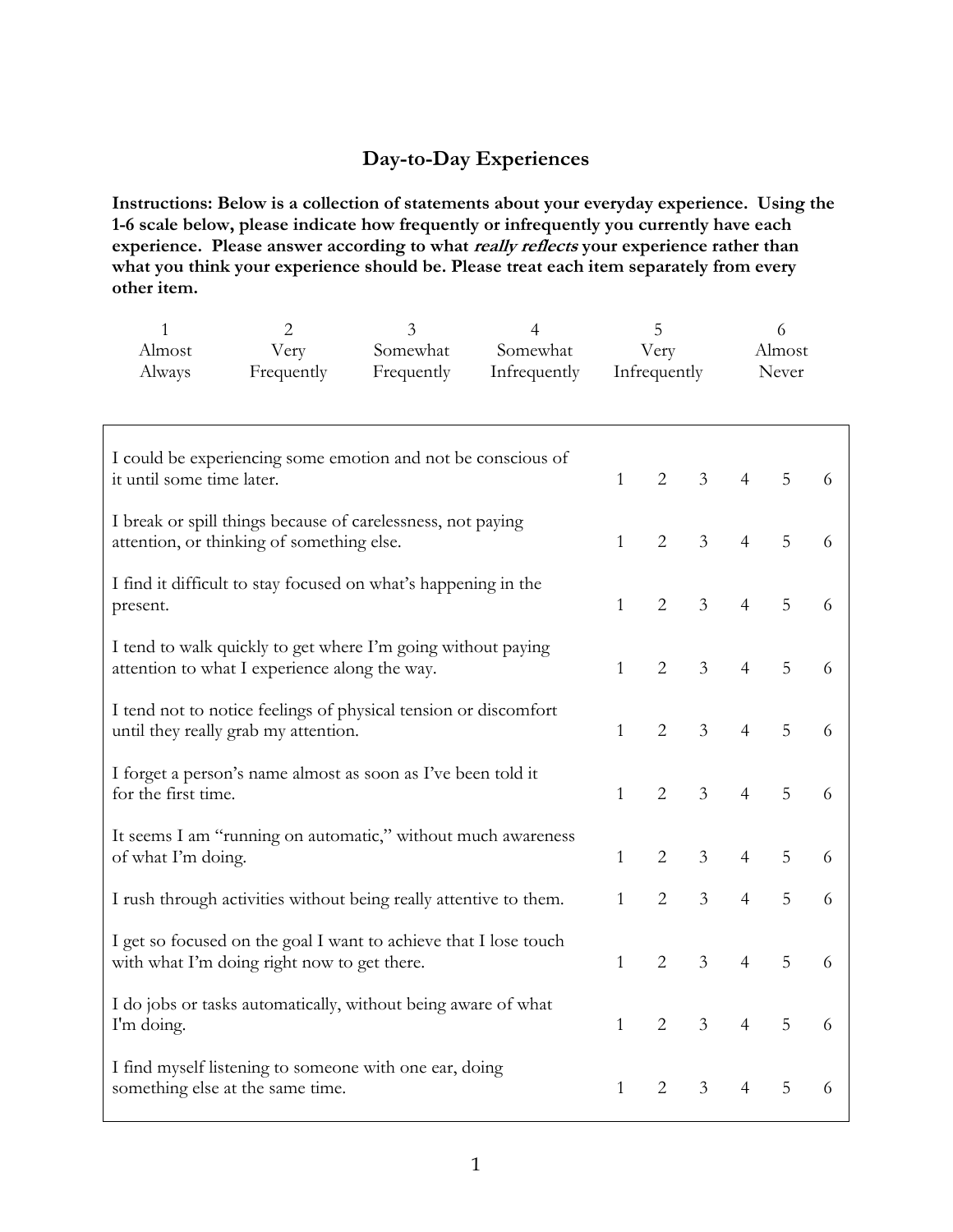|                                                                | $\mathfrak{D}$ | 3          |              | 5            |               |                         | $^{(1)}$       |                |    |  |
|----------------------------------------------------------------|----------------|------------|--------------|--------------|---------------|-------------------------|----------------|----------------|----|--|
| Almost                                                         | Very           | Somewhat   | Somewhat     | Very         |               |                         | Almost         |                |    |  |
| Always                                                         | Frequently     | Frequently | Infrequently | Infrequently |               |                         | Never          |                |    |  |
|                                                                |                |            |              |              |               |                         |                |                |    |  |
| I drive places on 'automatic pilot' and then wonder why I went |                |            |              |              |               |                         |                |                |    |  |
| there.                                                         |                |            |              |              | $\mathcal{P}$ | $\overline{3}$          | $\overline{4}$ | $\overline{5}$ |    |  |
| I find myself preoccupied with the future or the past.         |                |            |              |              | $2^{1}$       | $\mathcal{E}$           | $\overline{4}$ | $\overline{5}$ | -6 |  |
| I find myself doing things without paying attention.           |                |            |              |              | 2             | $\overline{3}$          | $\overline{4}$ | 5              | -6 |  |
| I snack without being aware that I'm eating.                   |                |            |              |              |               | $\overline{\mathbf{3}}$ | $\overline{4}$ | 5              | -6 |  |
|                                                                |                |            |              |              |               |                         |                |                |    |  |